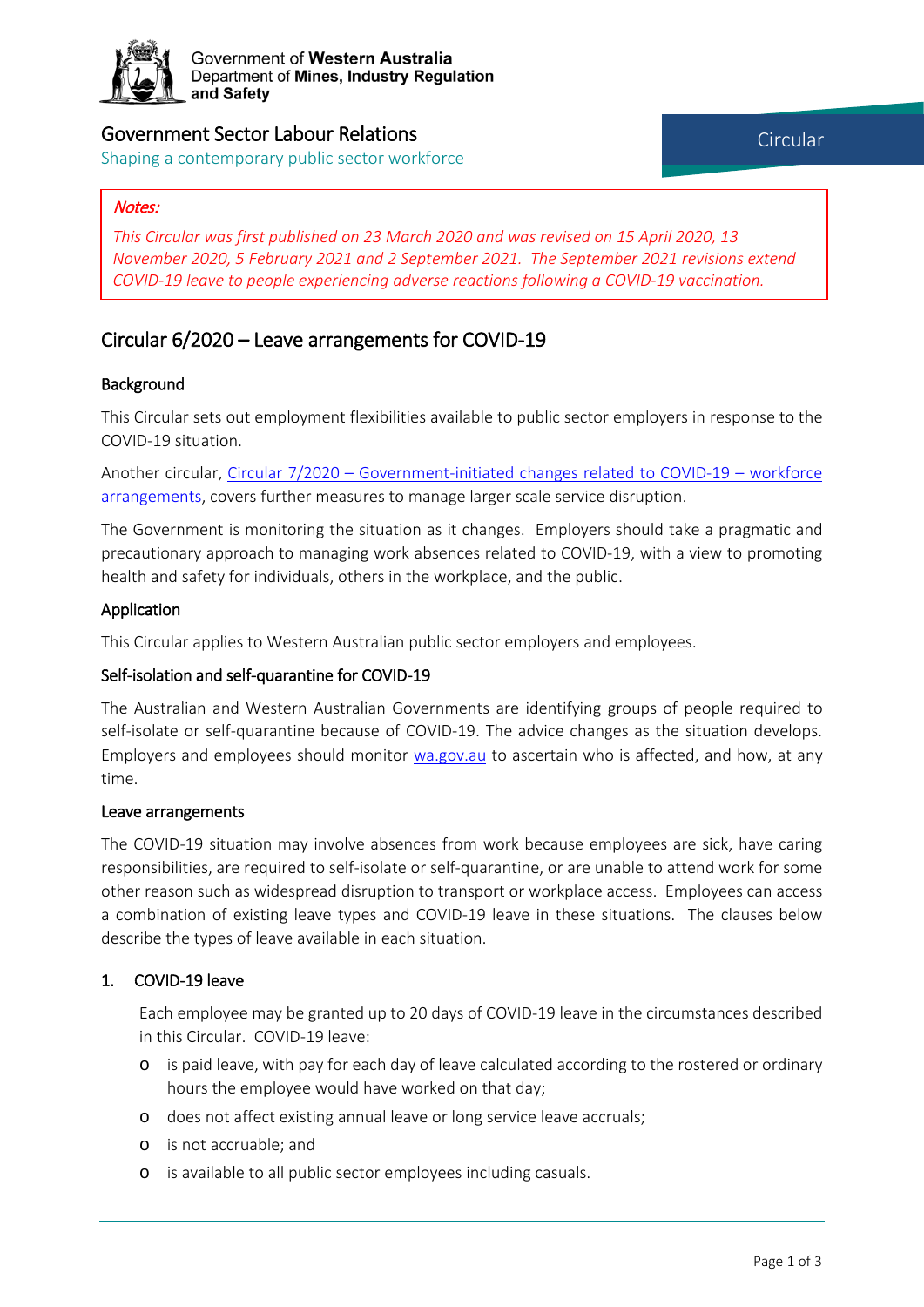Paid leave for a casual employee is to be calculated with reference to the employee's rostered future shifts or, if there is no certainty about future rosters, the preceding four-week average of shifts worked.

Employers are to keep records of COVID-19 leave granted for reporting purposes.

Employers should contact GSLR to discuss implementation arrangements for specific occupational groups or work sites.

## 2. Employees who are sick

Employees who are sick can access existing personal or sick leave entitlements.

An employee who has no personal or sick leave entitlements can access COVID-19 leave if:

- o they have been diagnosed with COVID-19; or
- o on or after 2 September 2021—they experience an adverse reaction following a COVID-19 vaccination and are unable to attend work as a consequence.

## 3. Employees presenting for COVID-19 test or required to self-isolate or self-quarantine

#### *3.1 Presentation for COVID-19 tests and self-isolation awaiting test results*

Employees who undertake a COVID-19 test may access COVID-19 leave for the time they are present at a COVID-19 testing facility.

Employees subject to a Government requirement to self-isolate while awaiting the results of a COVID-19 test (other than a test required in connection with self-quarantine) may access COVID-19 leave if they cannot work remotely.

Employees may access COVID-19 leave for COVID-19 testing or self-isolating awaiting test results even if they have already used the 20 days of COVID leave referred to in clause 1 of this Circular.

An employee accessing COVID-19 leave for testing or awaiting test results must access personal or sick leave for any absence from work due to sickness before presenting for testing or after receiving the results. Clause 2 of this Circular will then apply.

## *3.2 Self-quarantine for close contacts*

Employees subject to a Government requirement to self-quarantine because they are a close contact of a person diagnosed with COVID-19 may access COVID-19 leave if they cannot work remotely.

## *3.3 Self-quarantine following work related travel*

Employees subject to a Government requirement to self-quarantine on returning to the State after work-related travel who cannot work remotely should be paid their ordinary salary for the duration of the quarantine period.

## *3.4 Self-quarantine following all other travel*

COVID-19 leave is not available to employees subject to a Government requirement to self-quarantine on returning to the State from travel within Australia or internationally. An employee in this category who cannot work remotely can access existing other leave types or leave without pay.

Compassionate access to COVID-19 leave for self-quarantine may be granted in the most exceptional circumstances. Employers are to keep records of compassionate access granted and the reasons for it for reporting purposes.